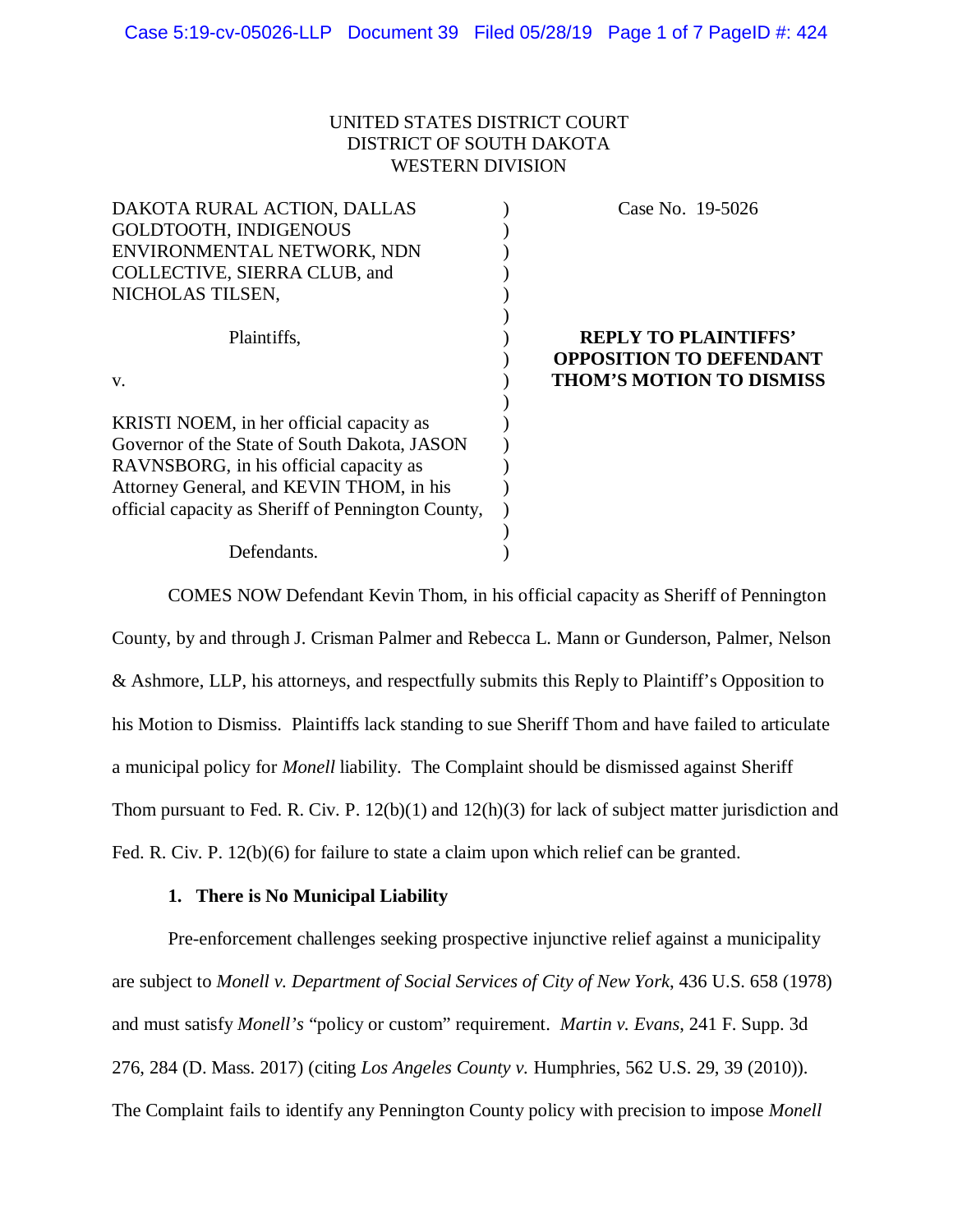### Case 5:19-cv-05026-LLP Document 39 Filed 05/28/19 Page 2 of 7 PageID #: 425

liability. Instead, Plaintiffs contend in their brief that Sheriff Thom will need to adopt a policy *at some point in the future* in regards to how to enforce the Criminal Statutes. (Doc. 36 at p. 20.) Plaintiffs essentially concede there is no actual Pennington County policy they are challenging and that their claim against Sheriff Thom is unripe. *See KCCP Trust v. City of North Kansas City*, 432 F.3d 897, 899 (8th Cir. 2005) (A claim is not ripe if the alleged injury "rests upon contingent future events that may not occur as anticipated, or indeed may not occur at all.") (quoting *Texas v. United States*, 523 U.S. 296, 300 (1998)).

Plaintiffs cite *Pembaur v. City of Cincinnati*, 475 U.S. 469, 483 (1986) arguing municipal liability attaches where "a deliberate choice to follow a course of action is made from among various alternatives by the official or officials responsible for establishing final policy with respect to the subject matter in question" but fail to identify the "deliberate choice" Sheriff Thom allegedly took. Neither the Complaint nor Plaintiffs' brief articulate one single decision, official policy, or custom by Pennington County or Sheriff Thom that is objectionable<sup>1</sup>.

Plaintiffs' suggestion in their brief that Pennington County has developed or will develop written policies as to the Criminal Statutes (Doc. 23 at p. 18) because municipal policy authorizes written plans for responding to "unusual occurrences" does not state a *Monell* claim either. First, there is no identification as to what these policies do contain or might contain. Second, there is no contention that any such policies are or will be unconstitutional. More importantly, however, none of these allegations are contained in the Complaint. Simply put, Plaintiffs have failed to allege a *Monell* claim in their Complaint and it must be dismissed as to Sheriff Thom. Plaintiffs seem to suggest that any policy Pennington County might have in

<sup>&</sup>lt;sup>1</sup> Plaintiffs brief does cite to Pennington County Sherriff's Office Law Enforcement Policies, in particular Criminal Process 112-03, for the argument that Sheriff Thom has discretion to enforce the challenge Criminal Statutes. (Doc. 36 at p. 18.) However, Plaintiffs are not contending this municipal policy is unconstitutional.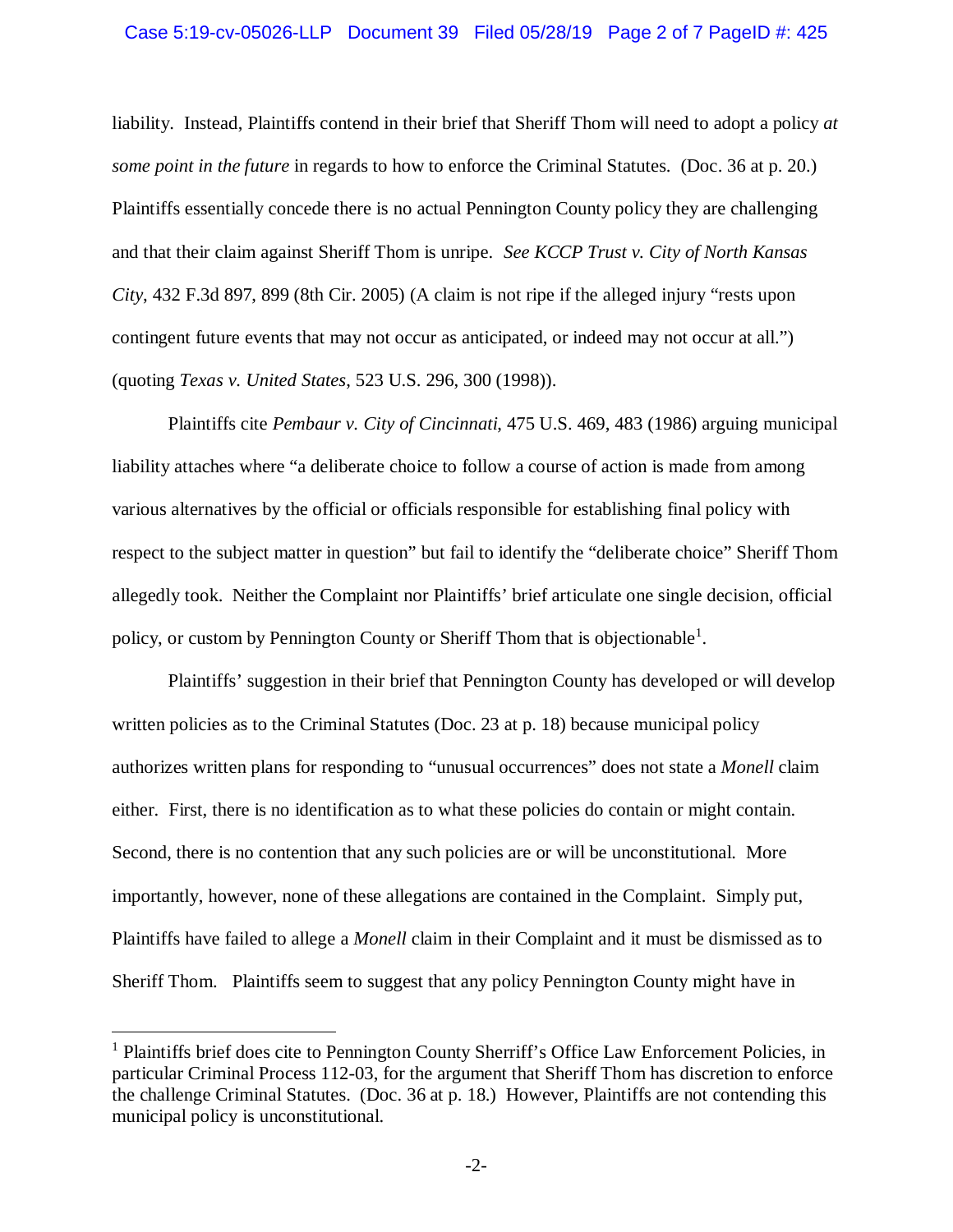regards to a riot, whether in existence now or to be determined in the future, creates *municipal liability*. And they make this allegation without identifying a single policy or what it says. That Pennington County *might* have an unconstitutional policy or *could* develop one in the future is wholly speculative and inadequate to state a claim for *Monell* liability against Sheriff Thom.

#### **2. There is No Discretion to Enforce the challenged Criminal Statutes**

Plaintiffs contend municipal liability attaches to *Pennington County* for enforcing *state statutes* arguing Sheriff Thom has discretion as to whether or not to enforce the challenged Criminal Statutes. (Doc. 36 at p. 17.) Plaintiffs make this "discretion" argument because although the Eighth Circuit has not determined whether a municipality can be liable for enforcing state law, "the prevailing view is that a local government's exposure to *Monell* liability for enforcing state law turns on the degree of discretion the local government retains and whether the locality has made its own deliberate choices with respect to the law." *Bruce & Tanya & Associates. v. Board of Supervisors*, 355 F. Supp. 3d 386, 400 n.6 (E.D. Va. 2018) (collecting cases).

Plaintiffs argue Sheriff Thom has discretion to enforce the challenged Criminal Statutes because the Pennington County Sheriff's Law Enforcement Policies, 112-03 Criminal Process, provides that deputy sheriffs should use discretion in determining whether to arrest someone. (Doc. 36 at pp. 17-18) (Doc. 36-2.) This argument lacks merit because a deputy sheriff's discretion as to whether to *arrest* someone does not mean Sheriff Thom has discretion to *enforce* the challenged Criminal Statutes. Deputy sheriffs can still *enforce* a law without *arresting* someone, as demonstrated by the policy itself which provides, "[d]eputies should make an arrest when appropriate. Deputies are encouraged to consider alternatives to arrest whenever possible (i.e., citations, summonses, referral, informal resolution and warnings) to address the variety of problems they confront." 112:03 § III(A) (emphasis added).

-3-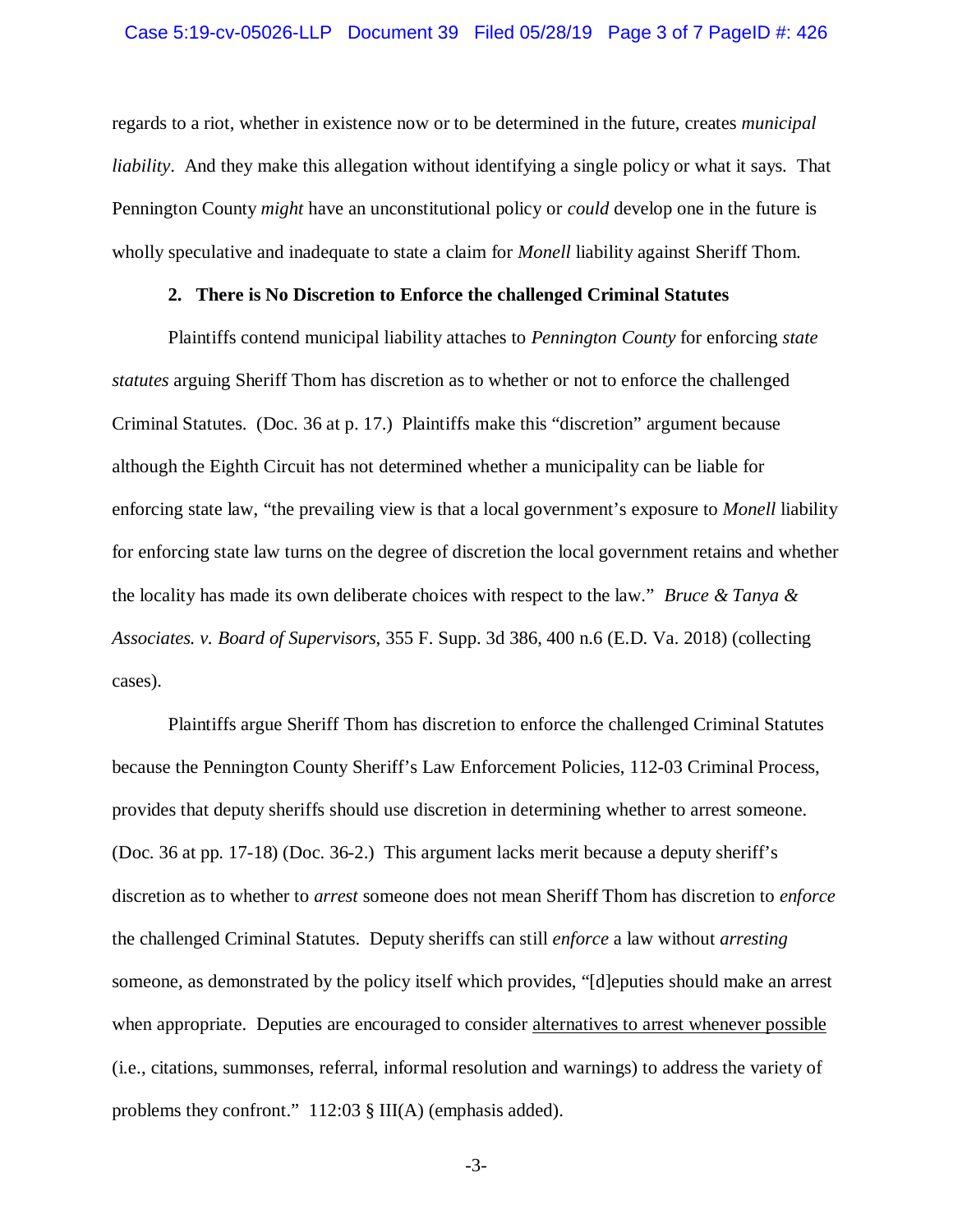Additionally, the "discretion" retained by the municipality refers to the challenged law, such as when the state statute authorizes enforcement without requiring it, not to general discretion held by law enforcement. *See e.g. Cooper v. Dillon*, 403 F.3d 1208 (11th Cir. 2005) ("While the unconstitutional statute *authorized* Dillon to act, it was his *deliberate decision to enforce* the statute that ultimately deprived Cooper of constitutional rights and therefore triggered municipal liability.") (emphasis added). This is because a "policy" pursuant to *Monell* is "a deliberate choice".<sup>2</sup> *Pembaur*, 475 U.S. at 483. A municipality must make a deliberate or conscious choice in regards to the challenged statutes to be held liable under *Monell*. Merely enforcing state statutes is not enough. In *Vives v. City of N.Y.*, 524 F.3d 346, 352 (2d Cir. 2008), the Second Circuit analyzed whether enforcing a state law constituted municipal liability:

Therefore, in addressing the conscious choice requirement, we agree with all circuits to address state laws mandating enforcement by municipal police officers that a municipality's decision to honor this obligation is not a conscious choice. As a result, the municipality cannot be liable under *Monell* in this circumstance. On the other hand, if a municipality decides to enforce a statute that it is authorized, but not required, to enforce, it may have created a municipal policy. However, we do not believe that a mere municipal directive to enforce all state and municipal laws constitutes a city policy to enforce a particular unconstitutional statute. In our view, the "conscious" portion of the "conscious choice" requirement may be lacking in these circumstances. While it is not required that a municipality know that the statute it decides to enforce as a matter of municipal policy is an unconstitutional statute, *see Owen*, 445 U.S. at 650, it is necessary, at a minimum, that a municipal policymaker have focused on the particular statute in question. We, therefore, hold that there must have been conscious decision making by the City's policymakers before the City can be held to have made a conscious choice. Evidence of a conscious choice may, of course, be direct or circumstantial.

*Vives v. City of N.Y.*, 524 F.3d 346, 352 (2d Cir. 2008).

<sup>&</sup>lt;sup>2</sup> Municipal liability can also attach on the basis of "custom", when there is a pattern of persistent and widespread practices which become so permanent and well settled as to have the effect and force of law. *Monell*, 436 U.S. at 691. Plaintiffs have not identified any custom of Pennington County or alleged municipal liability based on a "custom".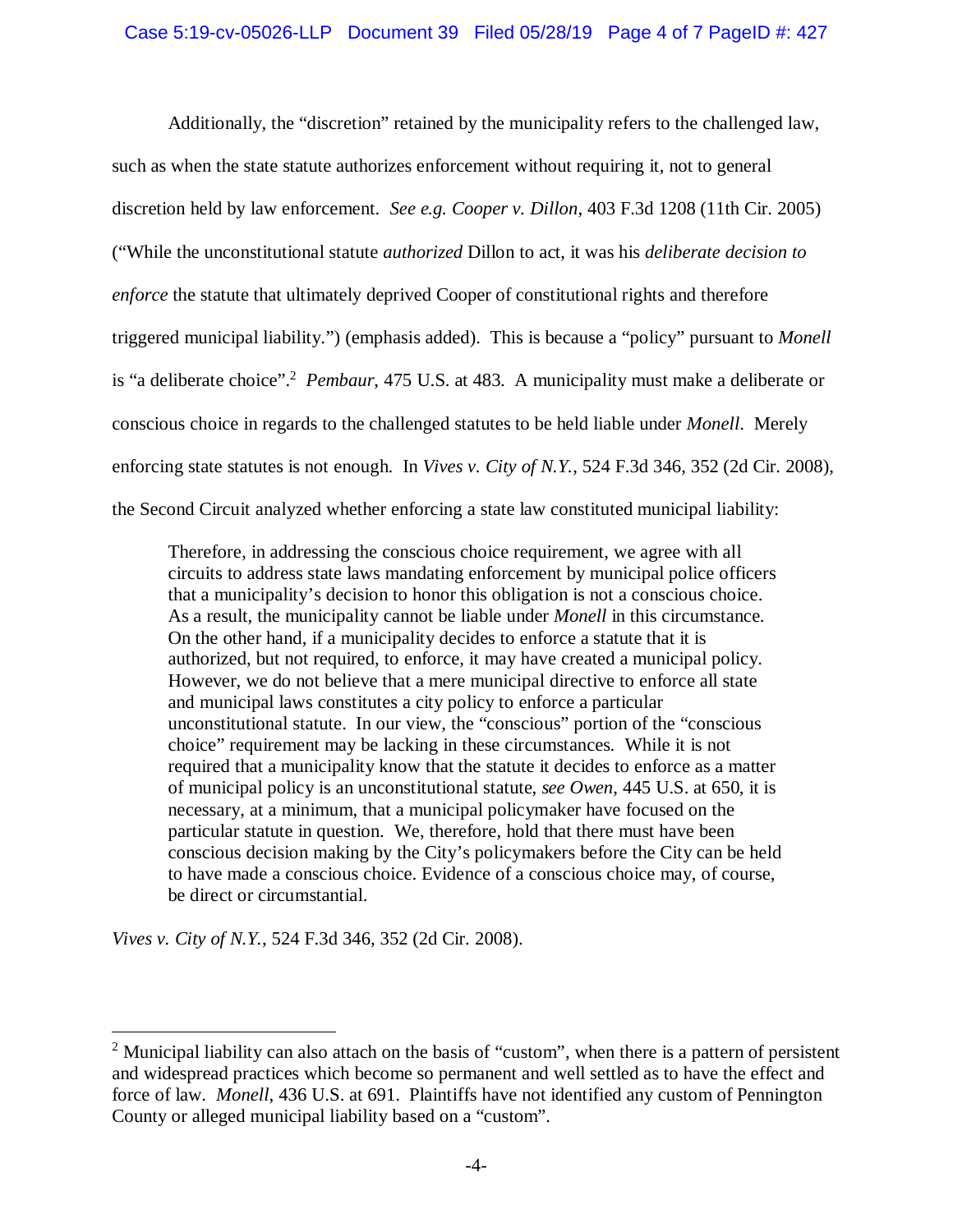The challenged Criminal Statutes do not provide any discretion to law enforcement as to whether they want to enforce them. The Criminal Statutes indicate that encouraging or soliciting violence in a riot is a criminal offense. SDCL §§ 22-10-6, -6.1. The statutes do not authorize Sheriff Thom to act without a requirement he do so or give him the option as to whether he will enforce them. They do not give Sheriff Thom discretion as to whether he will *enforce* the statute. There is no indication or allegation that Sheriff Thom has "made [his] own deliberate choices with respect to the [Criminal Statutes]." *Bruce & Tanya Associates*, 355 F.Supp.3d at 400, n. 6. Enforcing state law is simply not enough to state a claim for municipal liability. Nor is it enough to satisfy the causation prong for standing because there is no action by Sheriff Thom to which the Plaintiffs' alleged injury can be fairly traced. *See Gray v. City of Valley Park*, 567 F.3d 976, 983 (8th Cir. 2009) ("the injury must be fairly traceable to defendant's challenged action") (citations omitted) (emphasis added). The challenged statutes are not Pennington County's and Plaintiffs fail to identify any challenged action by Sheriff Thom.

Finally, Plaintiffs argue Sheriff Thom has discretion to enforce the Criminal Statutes because Keloland news reported that he will not follow the South Dakota Attorney General's opinion with respect to CBD oil. (Doc. 36 at p. 19.) Even assuming Plaintiffs' citation to a news article constitutes "public record" that can be judicially noticed, $3$  the argument is unconvincing. The barebones report indicates that the Pennington County State's Attorney will not prosecute CBD oil cases and that he came to that decision "after speaking with Ravnsborg's staff and

<sup>&</sup>lt;sup>3</sup> "The court may judicially notice a fact that is not subject to reasonable dispute because it: (1) is generally known within the trial court's territorial jurisdiction; or (2) can be accurately and readily determined from sources whose accuracy cannot reasonably be questioned." Fed. R. Evid. 201(b). "Courts may properly take judicial notice of newspapers and other publications as evidence of what was in the public realm at the time, but not as evidence that the contents in the publication were accurate. . . . Unless the newspaper articles contain matter that has not been disputed . . . ." *Cheval Int'l v. Smartpak Equine, LLC*, 2015 U.S. Dist. LEXIS 23324, at \*8 (D.S.D. Feb. 26, 2015) (citations omitted).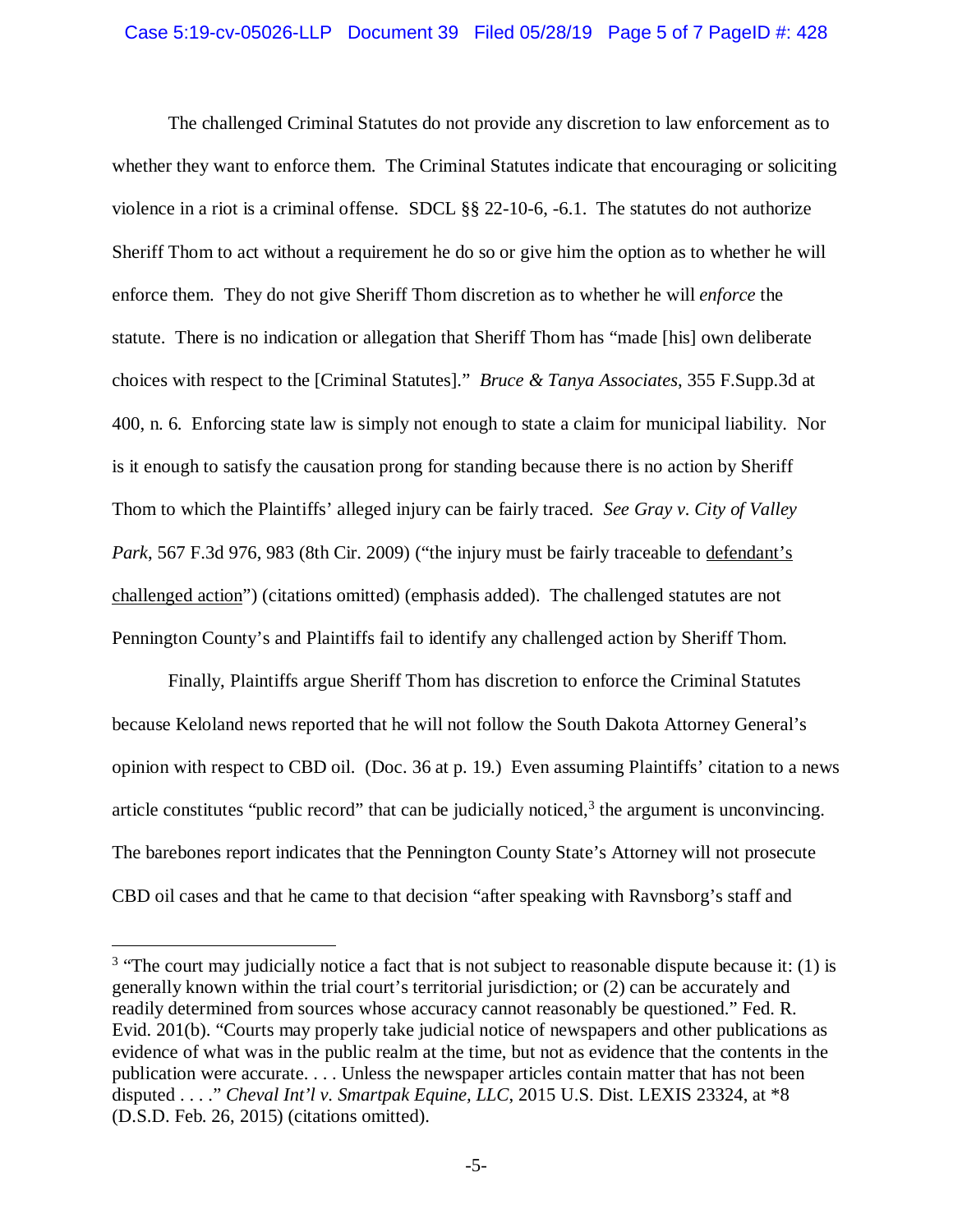### Case 5:19-cv-05026-LLP Document 39 Filed 05/28/19 Page 6 of 7 PageID #: 429

examining relevant state laws" and that Pennington County Sheriff Thom will be "following Vargo's direction and won't arrest people for CBD oil." [https://www.keloland.com/news/local](https://www.keloland.com/news/local-)news/county-prosecutor-says-he-won-t-prosecute-cbd-oil-cases/1931540510 (last visited May 28, 2019).

What the article cited by Plaintiff lacks is *why* State's Attorney Vargo will not prosecute CBD oil cases. The Rapid City Journal quoted State's Attorney Vargo as explaining, "CBDs themselves are not scheduled and not marijuana under our statutes".

[https://rapidcityjournal.com/news/local/pennington-county-state-s-attorney-says-he-won-t](https://rapidcityjournal.com/news/local/pennington-county-state-s-attorney-says-he-won-t-)prosecute/article\_c3892a04-151f-5d38-b46e-833d1c5d73ed.html (last visited May 28, 2019). State's Attorney Vargo did not take the position that the marijuana statutes should not be *enforced* or are optional. His opinion was that he did not believe CBDs fell within the statutes. *Id.* Nor did Sheriff Thom determine *he would not enforce* the marijuana statutes. He is quoted as saying, "[w]e will not be arresting people for CBD oil. I defer to the local state's attorney regarding his opinion on CBD oil. Ultimately, either the courts and/or the Legislature may have to provide further clarification on the issue." *Id.* (emphasis added). Deferring to the State's Attorney's opinion that a substance is not covered by the marijuana statutes does not constitute discretion as to whether or not criminal statutes will be enforced. Sheriff Thom respectfully requests dismissal from the Complaint.

Dated: May 28, 2019.

## GUNDERSON, PALMER, NELSON & ASHMORE, LLP

By: */s/ Rebecca L. Mann*

J. Crisman Palmer Rebecca L. Mann *Attorneys for Defendant Kevin Thom* 506 Sixth Street P.O. Box 8045

-6-